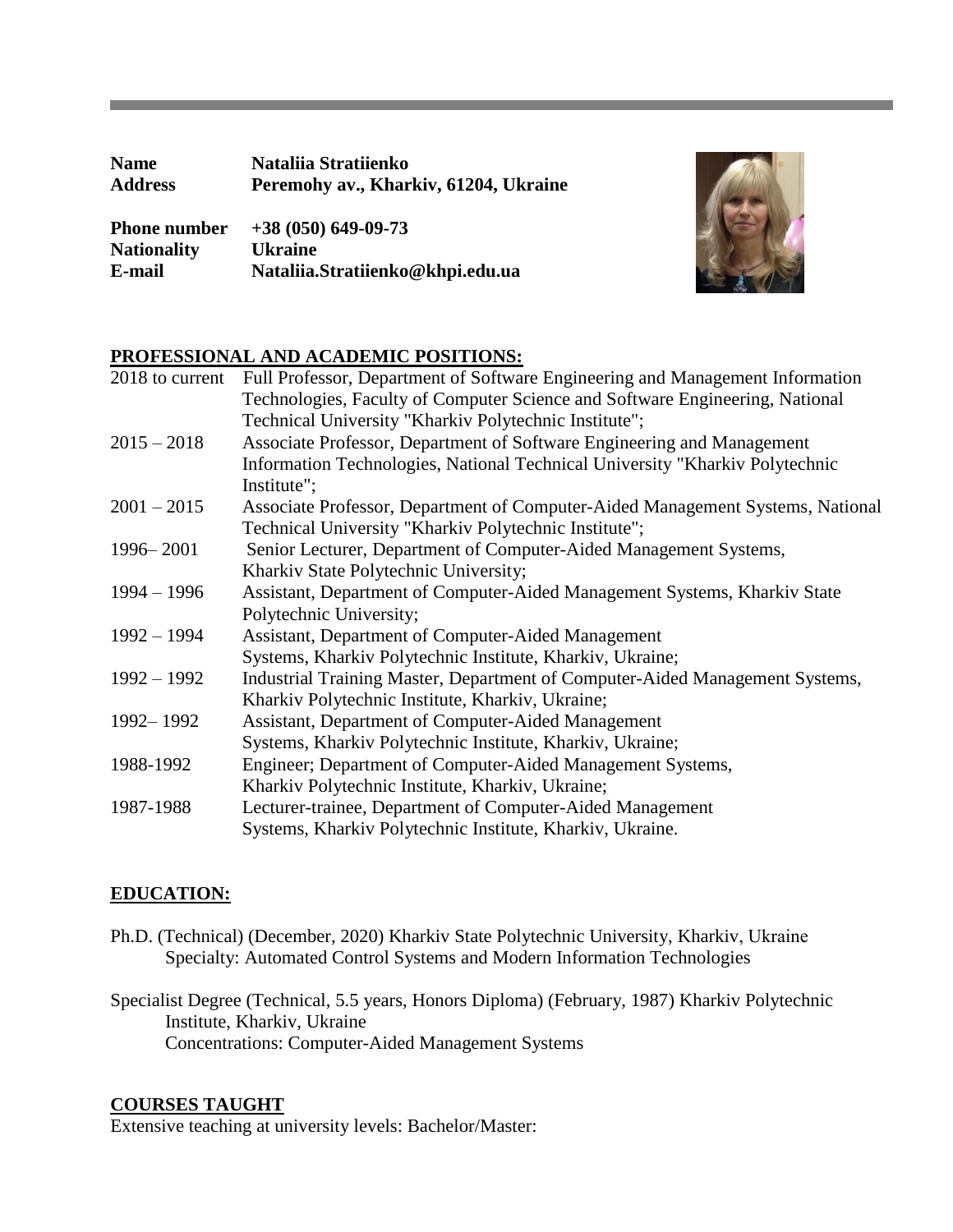- Fundаmentаls of the Theory of Algorithms (in English and Ukrainian),
- Algorithms and Data Structures (in English and Ukrainian),
- Computer Mathematics (in English and Ukrainian),
- Fundamentals of Project Management (in Ukrainian)

# **FIELDS OF RESEARCH INTEREST:**

- Analysis of Algorithms and Data Structures
- Operations Research
- Information Technologies, Cloud Computing
- IT Project Management

# **SUMMARY OF CAREER ACHIEVEMENTS**

Prepared and published more than 60 research papers, training manuals and textbooks (Google Scholar: [https://scholar.google.com/citations?user=9cw0zwgAAAAJ&hl=ru;](https://scholar.google.com/citations?user=9cw0zwgAAAAJ&hl=ru) ORCID: [https://orcid.org/0000-](https://orcid.org/0000-0002-7925-6687) [0002-7925-6687;](https://orcid.org/0000-0002-7925-6687) Scopus:<https://www.scopus.com/authid/detail.uri?authorId=57196007565>

## **PROFESSIONAL MEMBERSHIPS:**

- Full member of the Public Organization "Ukrainian Scientific and Educational IT Society" (2019 to present, certificate № 19-00038 FS), Ukraine

## **RELATED PUBLICATIONS**

### **Books**

- Stratiienko N.K. Algorithms and data structures: workshop: training manual / N. K. Stratiienko, M. D. Godlevskyi, I. O. Borodina; Nat. Tech. University " Kharkiv Polytechnic Institute". - Kharkiv: NTU "KhPI", 2017. - 224 p.
- Operations Research: Problem Solving and Options for Typical Calculations [Text]: training manual for students of the direction "Computer Science" / M. D. Godlevskyi, V. L. Lisitskyi, N. K. Stratiienko; Nat. Tech. University "Kharkiv Polytechnic Institute". - Kharkiv: NTU "KhPI", 2016. - 183 p. - ISBN 978-617-05-0182-0

## **Papers**

- Włodzimierz Lewoniewski, Nina Khairova, Krzysztof Węcel, Nataliia Stratiienko, Witold Abramowicz. Using Morphological and Semantic Features for the Quality Assessment of Russian Wikipedia. Series Communications in Computer and Information Science, Springer International Publishing AG 2017, ICIST 2017, CCIS 756, pp. 550–560, 2017. DOI: 10.1007/978-3-319-67642- 5\_46
- Olga Cherednichenko, Maryna Vovk, Oksana Ivashchenko, Alenka Baggia, Nataliia Stratiienko. Improving Item Searching On Trading Platform Based On Reinforcement Learning Approach, 2021, 2870, pp. 1444-1455. <http://ceur-ws.org/Vol-2870/paper106.pdf>
- Bieliaiev O. I. Algorithmic support for multicriteria assessment of retail information systems / O. I. Bieliaiev, I. V. Liutenko, N. K. Stratiienko // Bulletin of the National Technical University "KhPI". Ser. : System analysis, control and information technology – Kharkiv : NTU "KhPI", 2021. – № 1  $(3)$ . – P. 3-9.
- Software development for it team building based on estimating corporate сulture and personality type /S. V. Orekhov, N. K. Stratiienko, H. V. Мalyhon // Bulletin of the National Technical